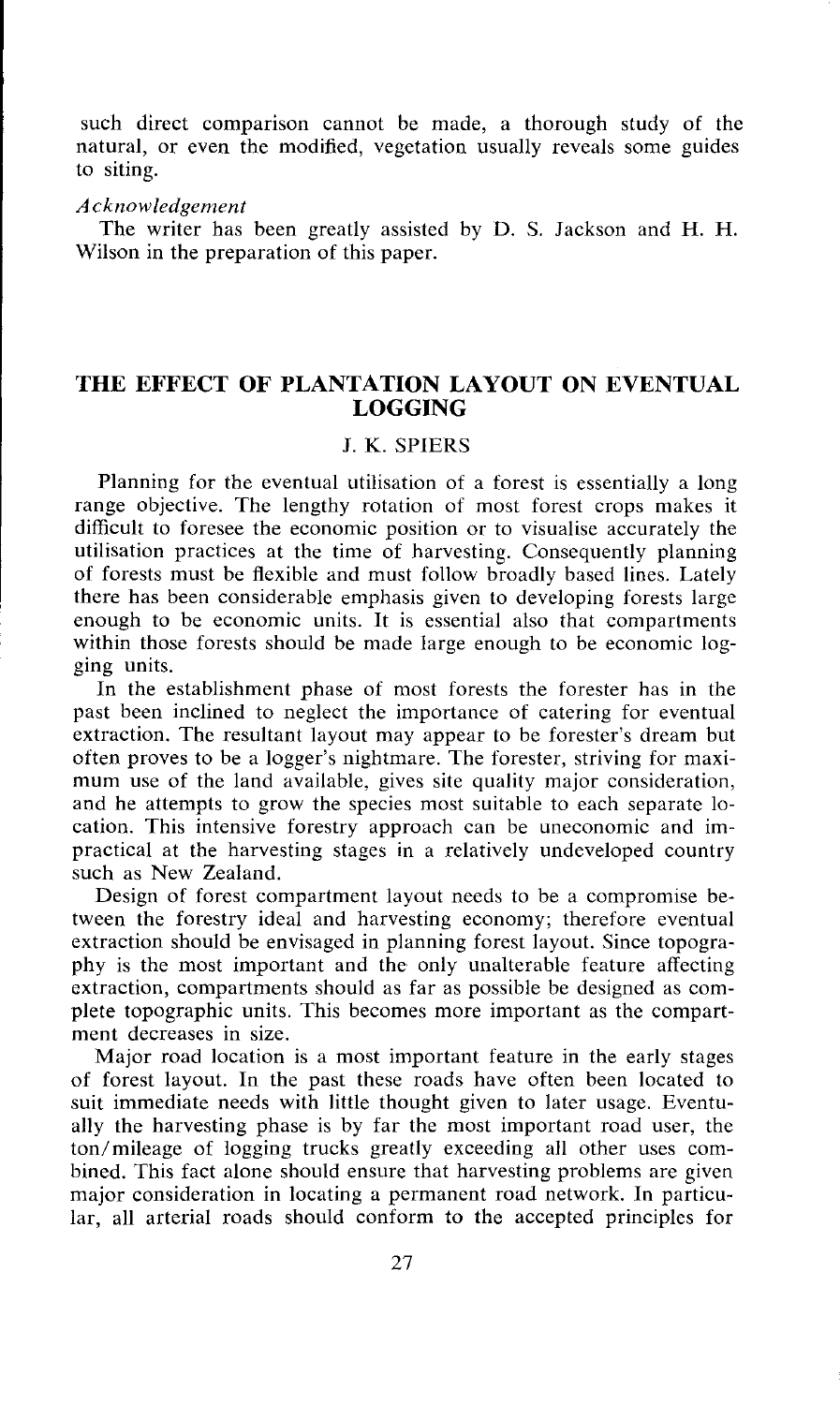main iogging roads. A well located road with the best possible alignment and minimum grades will pay for its additional construction cost many times through the life of a forest. Roads should be located as near as possible to ridge tops on steep country where hauler extraction is envisaged. On easier topography where tractor skidding will be the method of extraction, roads should be so located that most of the produce can be brought down to them.

There are three major and inter-related factors to be considered in planning compartment layout; compartment size, compartment accessibility and topography.

## COMPARTMENT SIZE

Optimum land use often envisages small compartments with species planted according to site in order to achieve maximum growth. In Europe, where nearly all produce is saleable, and selected species and grades return high values, this is quite practicable, particularly since labour costs are low and distances to markets negligible. In New Zealand these conditions do not obtain since labour and machinery costs are high and much of the crop volume is unsaleable.

From the logger's point of view, the larger a compartment is the more concentrated his operation can be, with consequently reduced costs. Most of the variable costs are in direct relationship to the logging method used, and are not greatly affected by compartment size. The fixed costs however are mostly per acre costs, and these increase considerably with the decrease in acreage logged. The more important fixed costs are establishment of landings, transport of machinery, road construction and maintenance, and supervision. Larger compartments allow the logger more flexibility in his operations and consequently he can reduce his costs.

It is difficult to formulate exact compartment size limits as these depend on the topography of each area. Mean compartment sizes will vary in different parts of the country in accordance with different geomorphological structures. Experience in the type of country usually encountered in the Rotorua area is discussed in the following paragraphs.

## *Tractor Areas*

On gently undulating country, easy slopes, or flat areas the average area tributary to each landing is approximately 10 acres. The last 90 stands in Kaingaroa have cleared 943 acres. The tractor is a fairly flexible unit and can deal with isolated stands, smaller than these, where necessary. However it is advantageous to have a compartment comprised of several such stands.

#### *Hauler Areas*

These are mainly dependent on topography for their boundaries, and may vary in size from *5* acres to 80 acres. Most hauling units are not very mobile so that the cost of moving them is high. Therefore the acreage allotted to them should allow a reasonable period of work at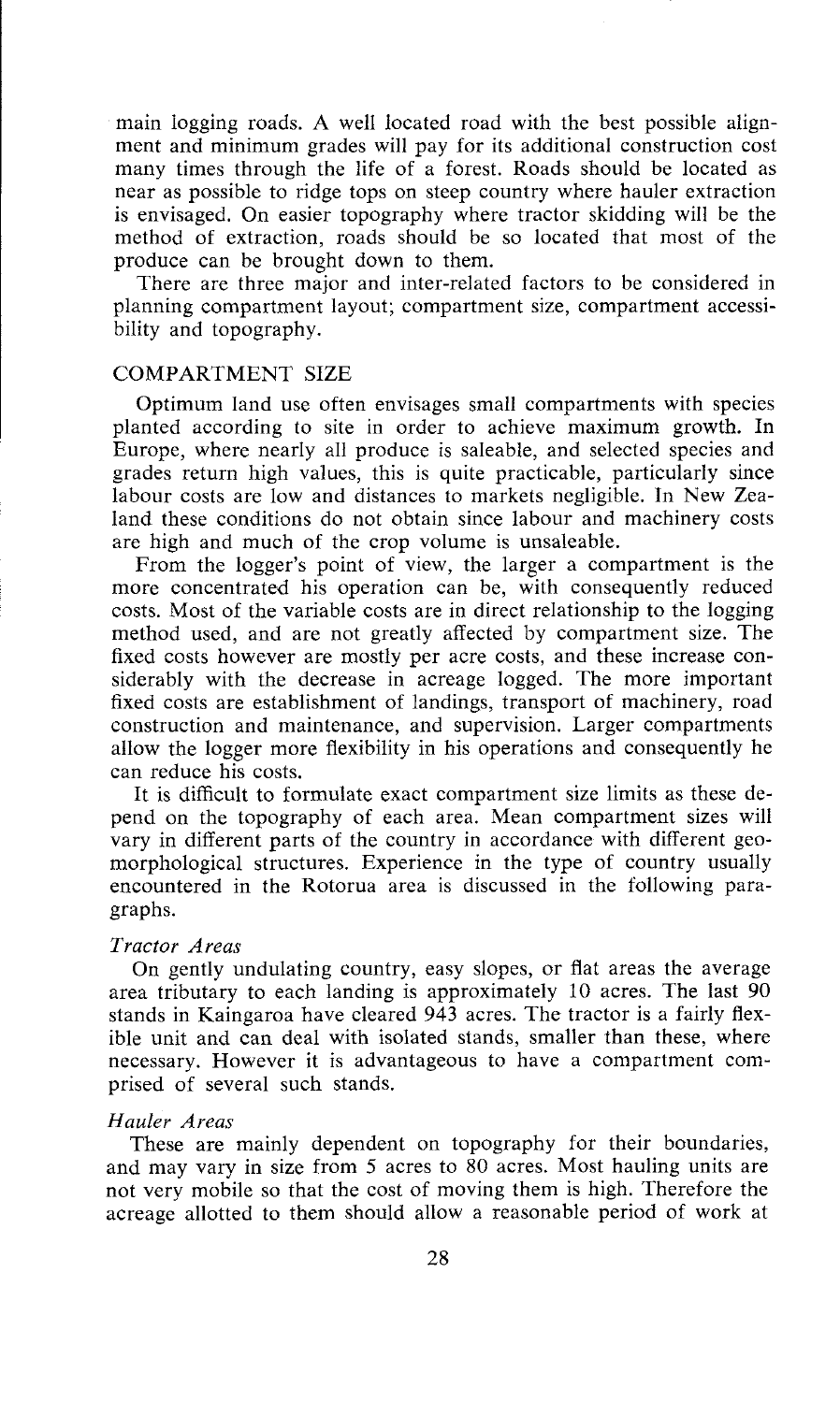full production. One hundred acre units or larger would be advantageous. The following is a summary of hauler areas worked in Kaingaroa recently.

|                      | <b>ACRES</b>                             |    |       |      |
|----------------------|------------------------------------------|----|-------|------|
| Type of Hauler       | Number of Stands Minimum Maximum Average |    |       |      |
| Large Skyline        | 12                                       | 17 | 80    | 37   |
| Small Skyline        | Q                                        | 18 | 40    | 23.5 |
| High Lead            | 14                                       | 6  | 17    | 11.2 |
| Skagit Mobile Logger | 10                                       | ≂  | $73*$ | 19   |
|                      | * 2 machines                             |    |       |      |

## *Comparfrnent Accessibility*

Individual compartments should be easily accessible so that they can be worked as separate units without interfering with other compartments. This is particularly desirable where adjacent compartments have different growth rates and rotations. A small compartment, or any compartment edge, should be able to be felled and worked without damage to the surrounding forest area. Each compartment should be accessible to machinery and have reasonable egress for loaded logging units. Often this factor is not considered when planning layout and small isolated compartments exist in some forests. The location of these compartments often prohibits logging as an economic operation. To operate in any distinct compartment the logger must be able to build a road or skidding track to it and have adequate space for landings within the compartment or adjacent to it. For example, areas planted in just one sector of a steep hillside, such as compartments with contour line boundaries, are often very difficult to extract.

#### *Topography*

It is most advantageous if each compartment is a complete topographic unit or an aggregate of these. Small gullies or basins should be complete units within any one compartment. Compartment boundaries in rough or broken country should as far as possible be on ridge tops; ridge lines make natural hauling or skidding boundaries. In planning layout it is advantageous if the forester can visualise the effect of topography on extraction methods. The illustrations given show how the nature of the topography affects the technique of extraction and how this in turn affects compartment layout. Fig. 1 shows systems of skyline hauling from above for steep and narrow gullies less than 30



### Figure 1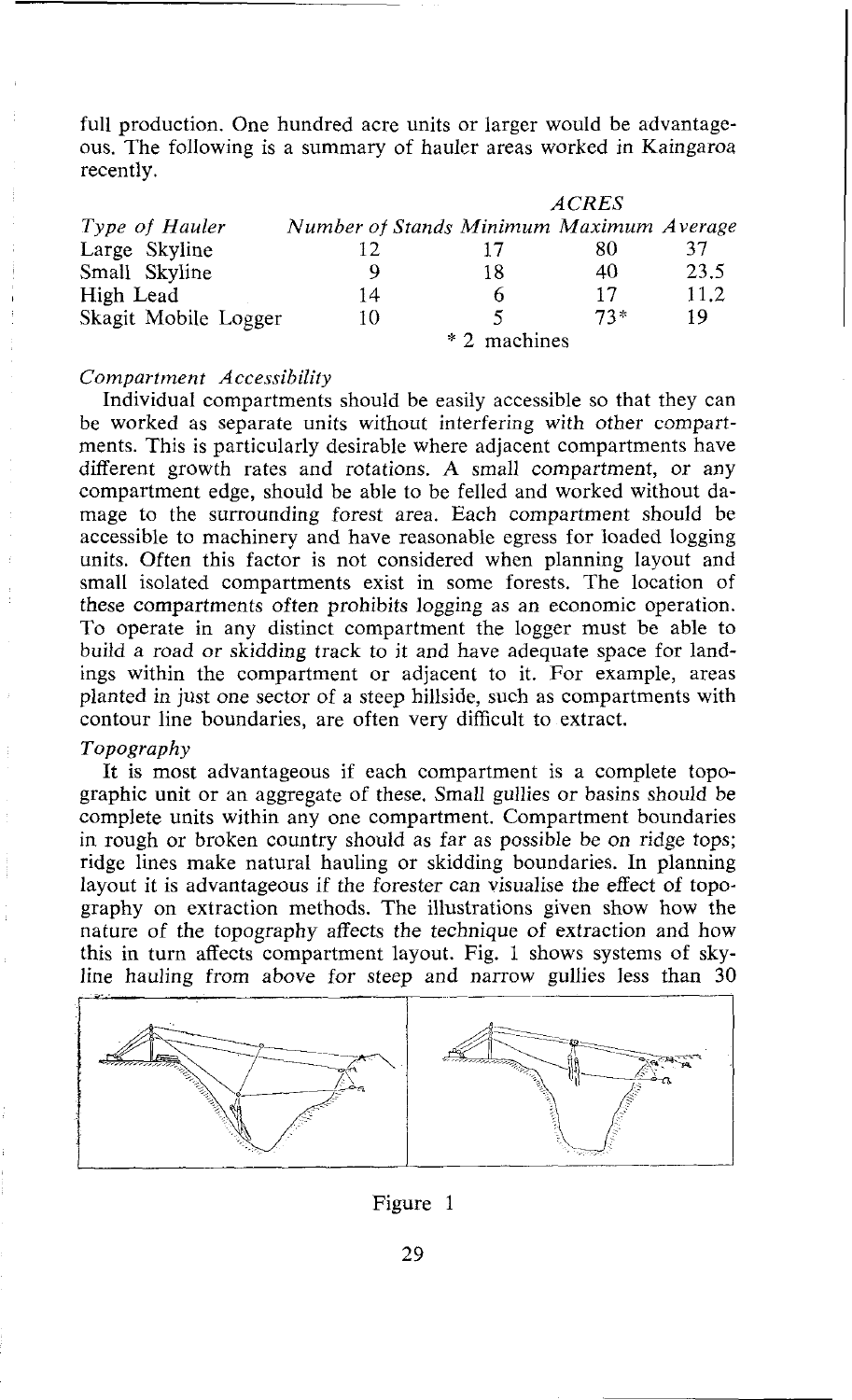

#### Figure 2

chains in width. It is desirable that both sides of such gullies or canyons be planted in the one species so that the whole gully can be extracted in one operation. Fig. 2 shows systems which are suitable for wide gullies. Skyline hauling from below is appropriate for gullies with irregular convex or concave sides. The hauling limit is about 25 chains, depending on topography. High lead hauling from below is suitable only for gullies with concave sides. The limit is about 15 chains. Gullies which can be worked from below could be planted with different species on each face, although the logger would still prefer to see them the same. Fig. 3 shows methods of high lead hauling on long steep faces. Hauling from above is the more desirable as it gives a longer haul. Hauling from below can be done only if the pole is set far enough back from the face to give the necessary lift. Long steep faces should be planted in one species unless a definite break. such as a ledge, exists.



Figure 3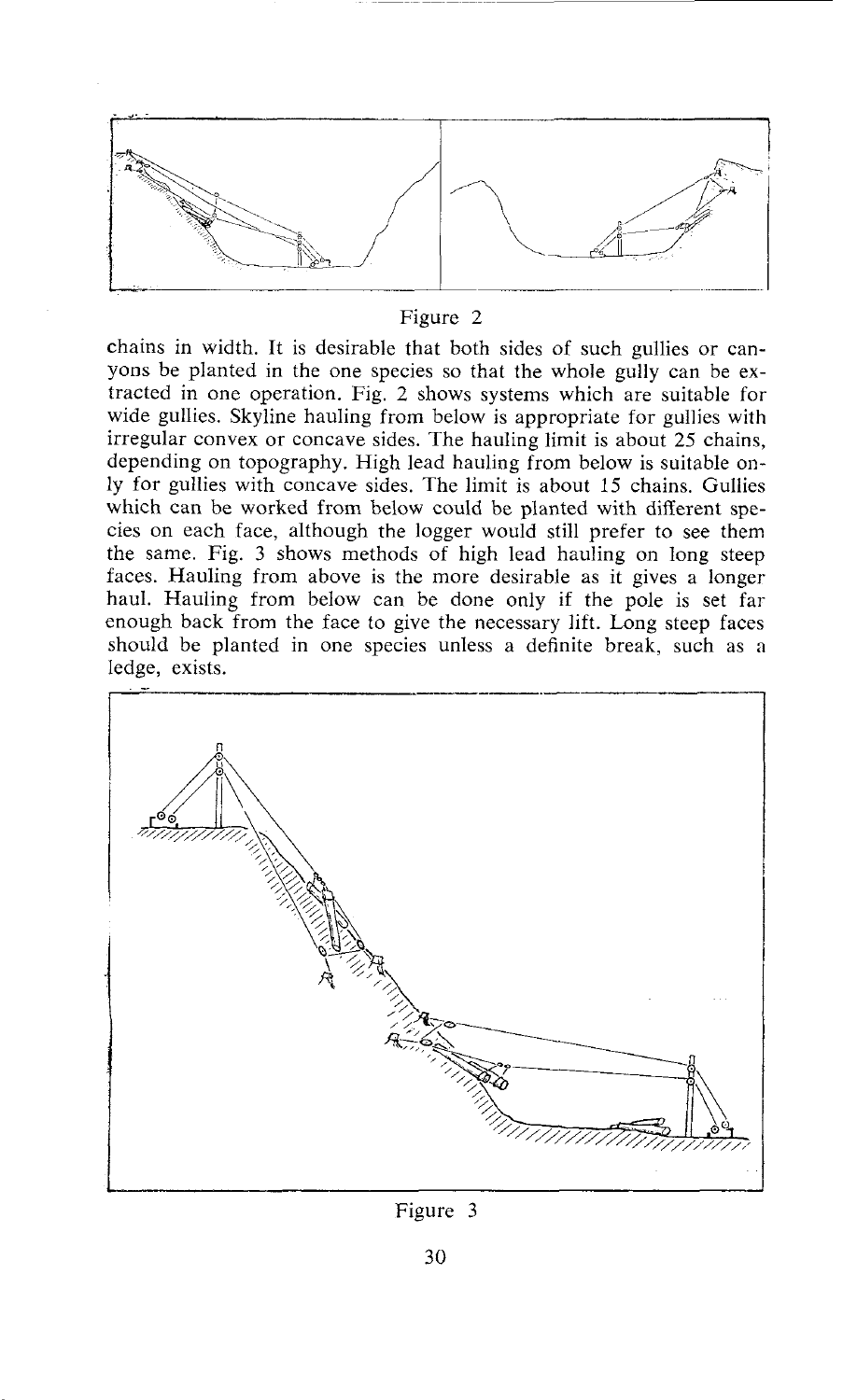In considering the effect of logging on compartment size and layout it is desirable to understand the limitations and optimum working ranges of various types of equipment. Current methods can be divided into tractor skidding and hauling. The main features of these methods are not likely to change; they are discussed below.

*Tractor* **Skidding** is most economical when used on medium or easy downhill slopes. Uphill skidding is expensive and should be avoided if possible. The tractor is eminently suited to skidding logs out of a divaricating system of shallow gullies from below. Skidding distance varies with topography and ground conditions, but usually the maximum economical distances lie between 500 and 1400 feet. Because of the reduced road construction cost, skidding a longer distance than normal is economical in terminal stands on spur roads.

The major advantages of using a tractor for yarding are:

(i) It is mobile and can move itself from setting to setting.

(ii) It can do all its own "servicing", i.e. clearing the landing of slash and reject logs, moving heavy equipment, raising poles and rigging work.

(iii) It can be used on road construction and earth work as well as in yarding operations.

(iv) Tt is well adapted to salvage and its mobility makes it ideal for extracting isolated small areas.

Its disadvantages are that it has a high operating cost and a fairly short working life, that it cannot work over rock areas without damaging tracks, and that its effective operation is hindered greatly by adverse ground conditions such as deep mud or swampy ground.

It is sometimes of importance to remember that a tractor setting on fairly steep downhill yarding area tends to accelerate erosion problems by concentrating the water flow. Each tractor road spills its flow out into the landing area.

*Hauler Operations* need a more experienced crew and have a higher fixed cost of set-up but they have several distinct advantages over the tractor operation. They can operate over steep country easily, and are not affected by ground conditions such as rock, mud or snow. They are the most practical methods for up-hill yarding. Usually hauler units have much lower operating costs than tractors of comparable horsepower.

Special consideration must be given to road location in planning layout for mobile high-lead operations where "windrowing" is to be the system of cold-decking logs. The roads should be as nearly level as possible, so that hauling and loading machines are working on the level and their swing balance is not upset. The length of the setting from the roadside varies with topography and the height of the spar. Usually the distance for uphill hauling on steep hillsides is at least twice that of downhill or sidehill hauling. Uphill hauling is also less liable to cause erosion since the runoff of water is spread instead of concentrated.